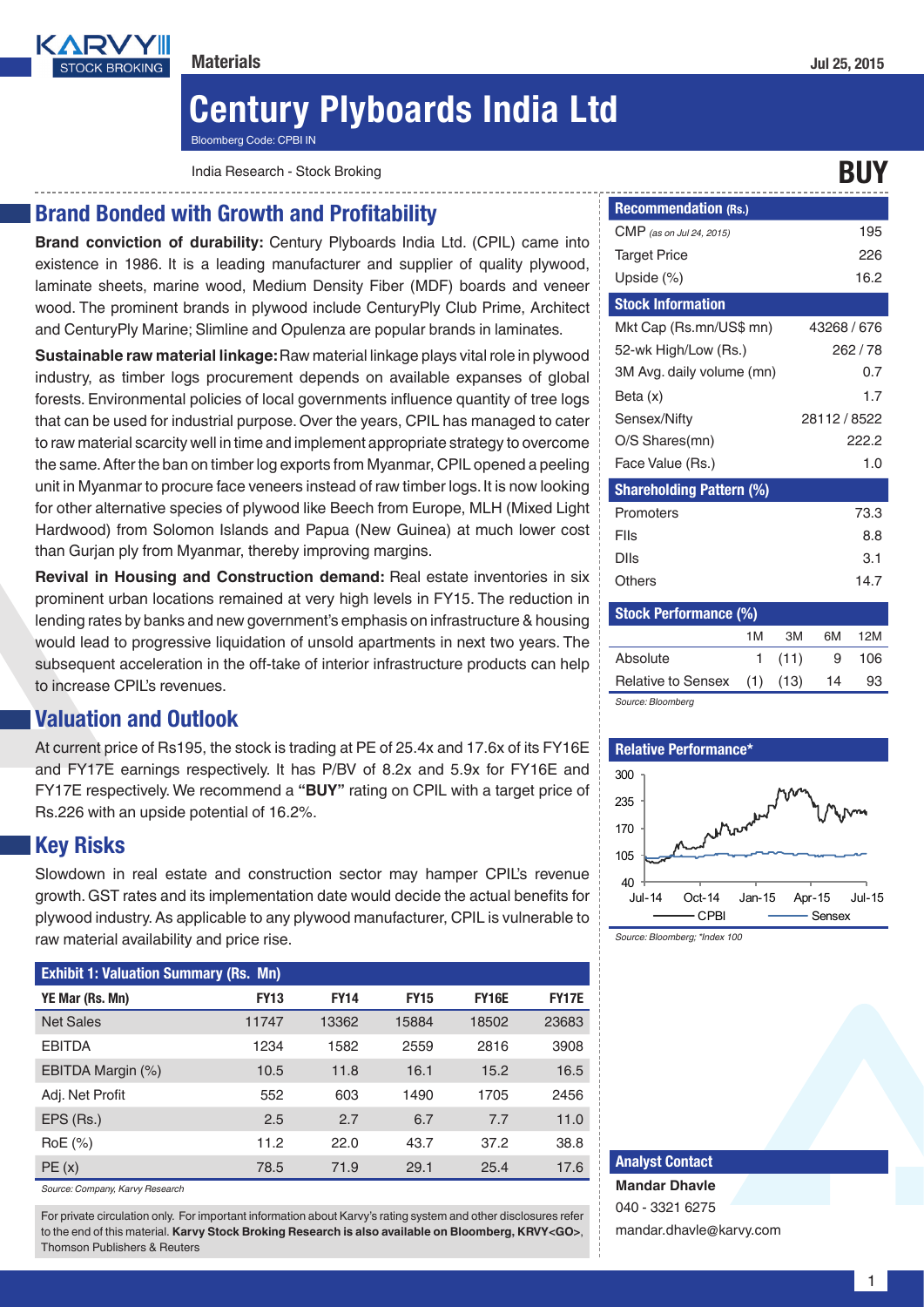

#### Company Financial Snapshot (Y/E Mar)

| Profit & Loss (Rs. Mn)          |             |              |              |
|---------------------------------|-------------|--------------|--------------|
|                                 | <b>FY15</b> | <b>FY16E</b> | <b>FY17E</b> |
| Net sales                       | 15884       | 18502        | 23683        |
| Optg. Exp (Adj for OI)          | 13326       | 15686        | 19775        |
| <b>EBITDA</b>                   | 2559        | 2816         | 3908         |
| Depreciation                    | 485         | 473          | 599          |
| Interest                        | 456         | 472          | 552          |
| Other Income                    | 177         | 195          | 215          |
| PBT                             | 1796        | 2066         | 2971         |
| Tax                             | 296         | 341          | 490          |
| Adj. PAT                        | 1490        | 1705         | 2456         |
| <b>Profit &amp; Loss Ratios</b> |             |              |              |
| EBITDA margin (%)               | 16.1        | 15.2         | 16.5         |
| Net margin (%)                  | 9.4         | 9.2          | 10.4         |
| P/E(x)                          | 29.1        | 25.4         | 17.6         |
| EV/EBITDA (x)                   | 18.8        | 17.4         | 12.8         |
| Dividend yield (%)              | 0.9         | 1.0          | 1.0          |
|                                 |             |              |              |

*Source: Company, Karvy Research*

| <b>Balance sheet (Rs. Mn)</b> |             |              |              |
|-------------------------------|-------------|--------------|--------------|
|                               | <b>FY15</b> | <b>FY16E</b> | <b>FY17E</b> |
| <b>Total Assets</b>           | 10675       | 12462        | 15848        |
| Net Fixed assets              | 2782        | 3809         | 4910         |
| <b>Current assets</b>         | 7793        | 8554         | 10838        |
| Other assets                  | 100         | 100          | 100          |
| <b>Total Liabilities</b>      | 10675       | 12462        | 15848        |
| Networth                      | 3894        | 5263         | 7383         |
| Minority interest             | 55          | 75           | 100          |
| Debt                          | 5138        | 5898         | 6898         |
| <b>Current Liabilities</b>    | 1552        | 1190         | 1430         |
|                               |             |              |              |
| <b>Balance Sheet Ratios</b>   |             |              |              |
| RoE (%)                       | 43.7        | 37.2         | 38.8         |
| $RoCE$ (%)                    | 25.0        | 24.9         | 27.4         |
| Net Debt/Equity               | 1.2         | 1.1          | 0.9          |
| <b>Equity/Total Assets</b>    | 36.5        | 42.2         | 46.6         |
| P/BV(x)                       | 11.1        | 8.2          | 5.9          |

*Source: Company, Karvy Research*

#### Exhibit 2: Shareholding Pattern (%)



*Source: Company, Karvy Research*

#### Company Background

Century Plyboards (I) Ltd (CPIL) came into existence in 1986 and now it is one of the largest seller of multi-use plywood and decorative veneers in the Indian organized plywood market. The company has seven manufacturing units Joka (West Bengal), Guwahati (Assam), Kandla (Gujarat), Chennai (Tamil Nadu), Karnal (Haryana) Roorkee (Uttarakhand), and Myanmar. The Myanmar and the Roorkee units are held through subsidiaries. The company is engaged in the manufacture of plywood, laminates, veneer, MDF, blockboards and doors. The company is also engaged in Container Freight Station (CFS) business, managing the first private CFS at the Kolkata Port. The company exports wide range of premium products to over 20 countries.

It has a strong distribution network with 35 branch offices/ sales depots, and more than 14500 channel partners including dealers, sub-dealers and retailers across India. The company has widened its dealer base from 1106 in 2011 to about 1500 in 2015.

| Cash Flow (Rs. Mn)        |              |              |              |
|---------------------------|--------------|--------------|--------------|
|                           | <b>FY15*</b> | <b>FY16E</b> | <b>FY17E</b> |
| <b>PBT</b>                | 1796         | 2066         | 2971         |
| Depreciation              | 485          | 473          | 599          |
| Interest (net)            | 456          | 472          | 552          |
| Tax                       | (296)        | (341)        | (490)        |
| Changes in WC             | (847)        | (1172)       | (2039)       |
| <b>CF from Operations</b> | 1169         | 1498         | 1593         |
| Capex                     | 288          | (1500)       | (1700)       |
| Investments               | 27           |              |              |
| <b>CF from Investing</b>  | 315          | (1500)       | (1700)       |
| Debt                      | (663)        | 760          | 1000         |
| Interest paid             | (456)        | (472)        | (552)        |
| Dividends (Inc. tax)      | (325)        | (336)        | (336)        |
| <b>CF from Financing</b>  | (1444)       | (48)         | 112          |
| Change in Cash            | 40           | (49)         | 6            |

*Source: Company, Karvy Research, \* Derived from PL & BS*

Exhibit 3: Revenue Segmentation (%)

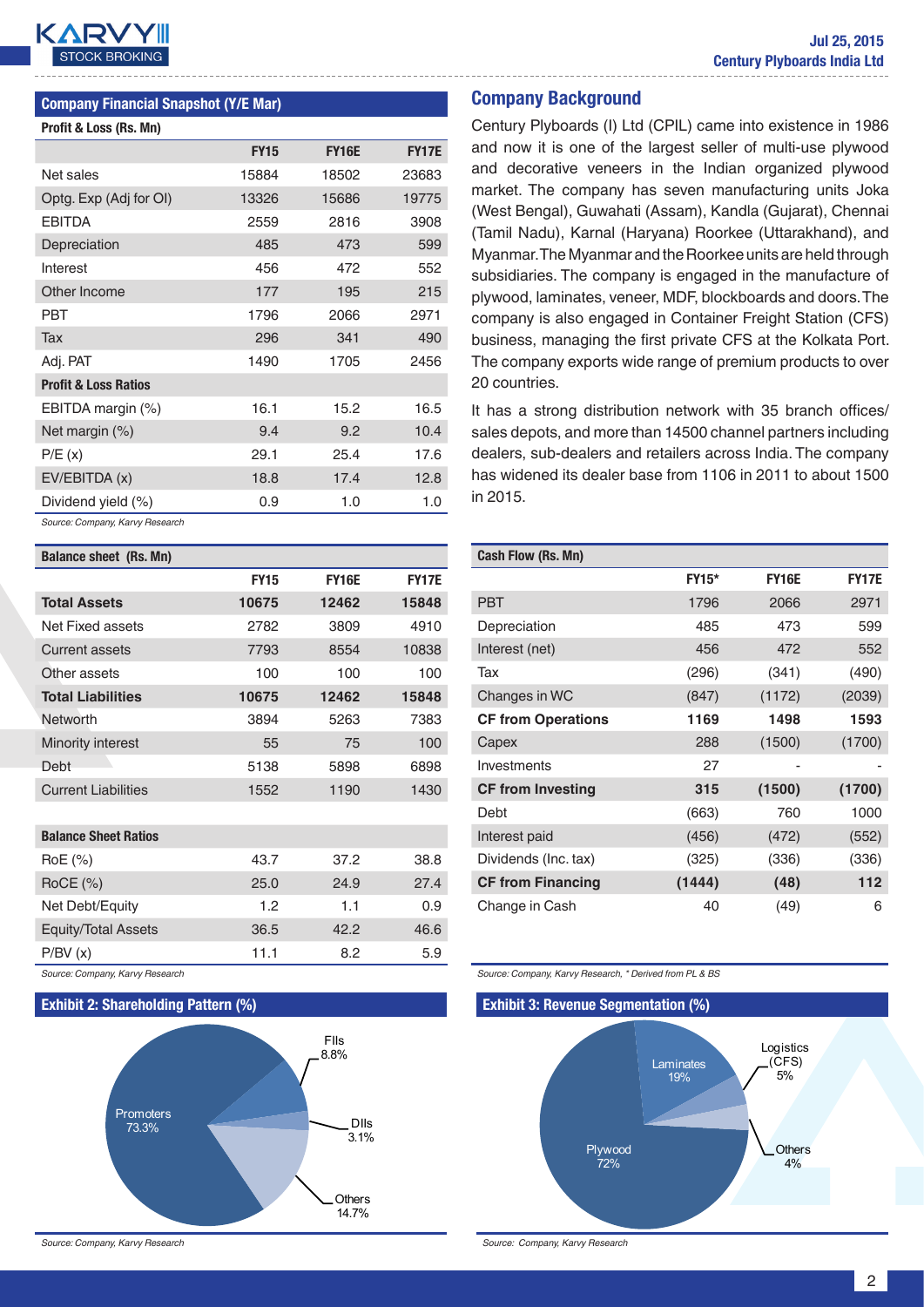

# Corporate Structure

CPIL was incorporated by Mr. Sajjan Bhajanka and Mr. Sanjay Agarwal. Mr. Sajjan Bhajanka, Executive Chairman is a graduate with 45 years of industry experience. Mr. Sanjay Agarwal, CEO and Managing Director of the company who is graduate with 30 years of industry experience. Other promoters are Mr. Vishnu Khemani, Mr. Prem Kumar Bhajanka and Mr. Hari Prasad Agarwal are Managing Directors handling various functions.

### Subsidiary and Associates

Auro Sundram Ply & Door Pvt. Ltd. (ASPDPL), Aegis Business Ltd. (ABL), Aegis Overseas Ltd. (AOL), Century MDF Ltd. (CML), Centuryply Myanmar Pvt. Ltd. (CMPL) and Century Infotech Ltd. are subsidiaries of the company. CML was acquired for the purpose of implementing company's Medium Density Fibre (MDF) business. CMPL has set up a veneer and plywood unit near Yangon city in Myanmar, which has become operational in FY14.

ASPDPL is operating a plywood unit at Raipur Industrial Area, Uttarakhand. This unit is manufacturing plywood and allied products from eco-friendly agro-forestry timber. ABL and AOL are engaged in logistic and trading of mineral and other commodities. ABL has also entered into shipping business by acquiring a super max vessel of 52,261 ton capacity. Century Infotech Ltd. is engaged in business of e-commerce, e-shopping, online information services, online application integration including buying, selling, marketing, trading and dealing in various kinds of products and services on Internet. Ara Suppliers Pvt. Ltd., Arham Sales Pvt. Ltd., Adonis Vyaper Pvt. Ltd., Apnapan Viniyog Pvt. Ltd., Aegis Siam Ltd. (ASL) and Aegis Siam Resources Company Ltd (ASRCL) are associate companies. Both ASL and ASRCL are engaged in the business of trading minerals and analysis & examination of mines. CPIL's wholly owned subsidiary Century Ply (Singapore) Pte. Ltd. in Singapore has incorporated a stepdown subsidiary by the name PT Century Ply Indonesia in Indonesia. The said subsidiary has been incorporated with the object of trading in timber, manufacturing and trading in plywood & all wood products & materials and providing related services.

| <b>Subsidiaries</b>               | <b>Country</b> | % of Voting  |
|-----------------------------------|----------------|--------------|
|                                   |                | <b>Power</b> |
| Auro Sundaram Ply & door pvt. Ltd | India          | 51           |
| Aegis Business Ltd.               | India          | 51           |
| Aegis Overseas Ltd.               | UAE            | 100          |
| Centuryply Myanmar Pvt. Ltd       | Myanmar        | 100          |
| Century MDF Ltd                   | India          | 100          |
| Century Infotech Ltd.             | India          | 75           |
| Century Ply (Singapore) Pte. Ltd. | Singapore      | 100          |
| PT Century Ply*                   | Indonesia      | 100          |

*Source: Company, Karvy Research, \*Step-down subsidiary of Century Ply Pte. Ltd.*

| <b>Associates</b>                | <b>Country</b> | % of Owning<br><b>Interest</b> |
|----------------------------------|----------------|--------------------------------|
| Aegis Siam Ltd                   | Thailand       | 49                             |
| Aegis Siam Resources Company Ltd | Thailand       | 49                             |
| Apnapan Viniyog Private Ltd      | India          | 29.39                          |
| Ara Suppliers Private Ltd        | India          | 29.39                          |
| Arham Sales Private Ltd          | India          | 29.39                          |
| Adonis Vyaper Private Ltd        | India          | 29.39                          |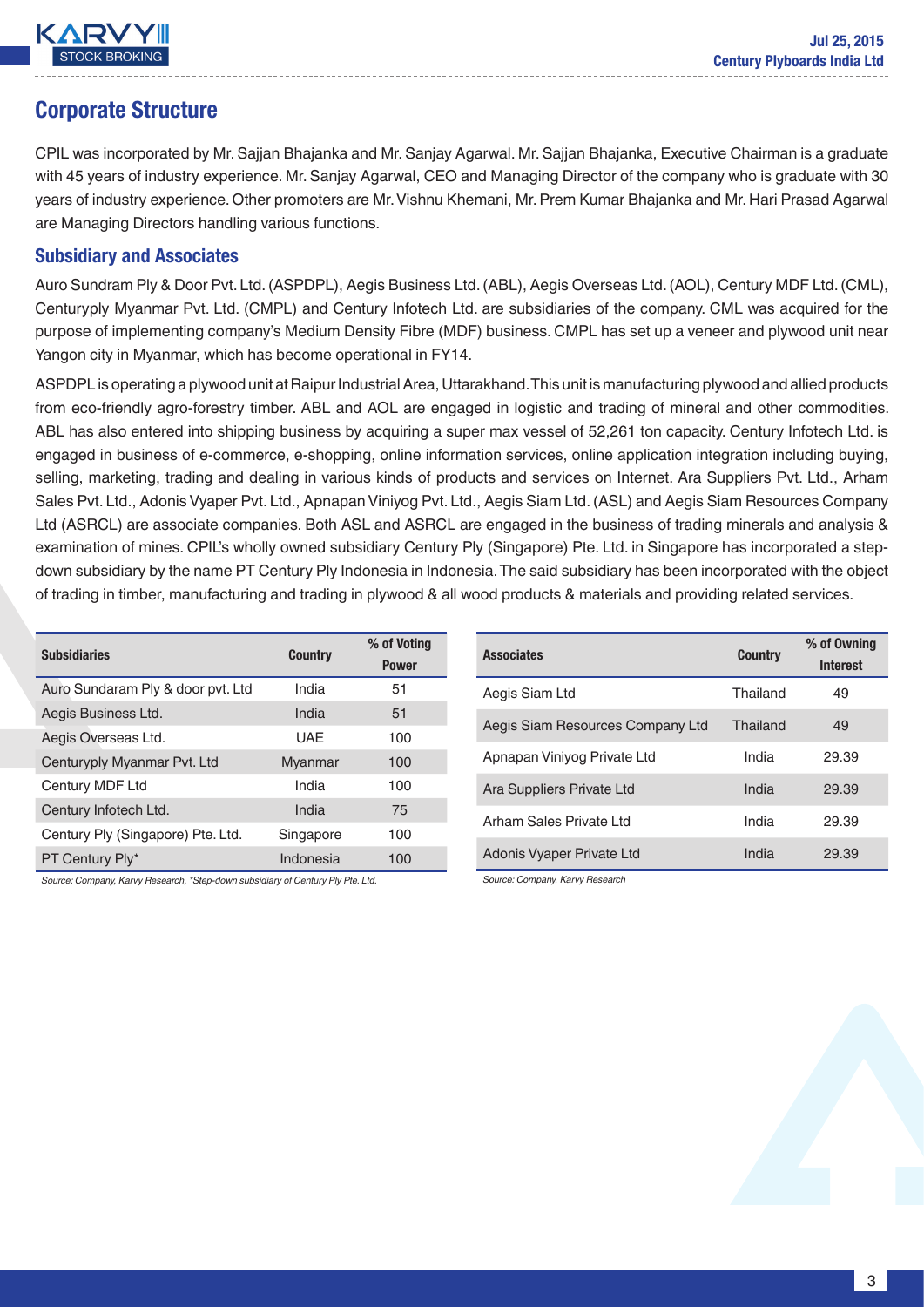

# Basics of Woodworking

#### **Plywood:**

The plywood sheets that are commonly used in the making of wooden furniture are made from several layers of thin sheets of wood. All these layers are firmly pressed and joined with each other to make a plywood sheet. If all these individual layers of wood have been obtained from a hardwood tree, as is usually the case, then the final finished plywood sheet is called 100% hardwood plywood.

#### **Blockboards:**

The core of the blockboard is made from solid blocks of wood which are rectangular elongated blocks/strips obtained from a softwood tree. All these small blocks are of almost the same size, and are arranged end to end to form the entire blockboard core. Then as in the case of plywood, a top and bottom layer of wooden ply is bonded / glued over these blocks to form the faces/ surfaces.

#### **Veneer:**

In woodworking, veneer refers to thin slices of wood obtained from tree logs, usually thinner than 3 mm (1/8 inch) that typically are glued onto core panels of wood to produce flat panels such as doors, tops, cabinets and parts of furniture.

#### **Laminates:**

Laminates are artificially produced materials made from paper and plastic resins. They are also known as decorative laminates. Similar to veneers these are also used as an overlay over wooden surfaces to increase their beauty. In India, people often refer to laminates by the name of Sunmica (which is actually the name of a well-known laminate company that was an early entrant in the Indian laminate market).

Both laminates and veneers are decorative overlay materials, meant to increase the beauty of the underlying wood. High quality veneers are generally costlier than laminates. Laminates are easier to maintain. They are scratch-resistant, waterproof and usually retain their look for years. In comparison, veneers require more maintenance.

#### **Pre-laminated (Prelam) Particle Boards:**

Prelam Particle Boards are wooden blocks/boards that have a decorative laminate surface attached to it at the time of its manufacture. Adding such a decorative laminate over the board surface greatly increases its aesthetic value by making it look more attractive for the end-customer, as also increases the board's resistance to moisture, and to wear and tear. Pre-laminated particle boards have several end-uses such as in the making of ready-made furniture, and for making kitchen cabinets, false ceiling, wall panels, partitions and other such applications. Particle boards are not as strong as plywood or blockboards, however the cost of these boards is also significantly lower than the cost of plywood sheets of the same size.

#### **Medium Density Fiberboard (MDF):**

MDF is a high grade, composite material that performs better than solid wood in many areas. Made from recycled wood fibers and resin, MDF is machine dried and pressed to produce dense, stable sheets. MDF is more stable than solid wood and stands up better to changes in heat and humidity.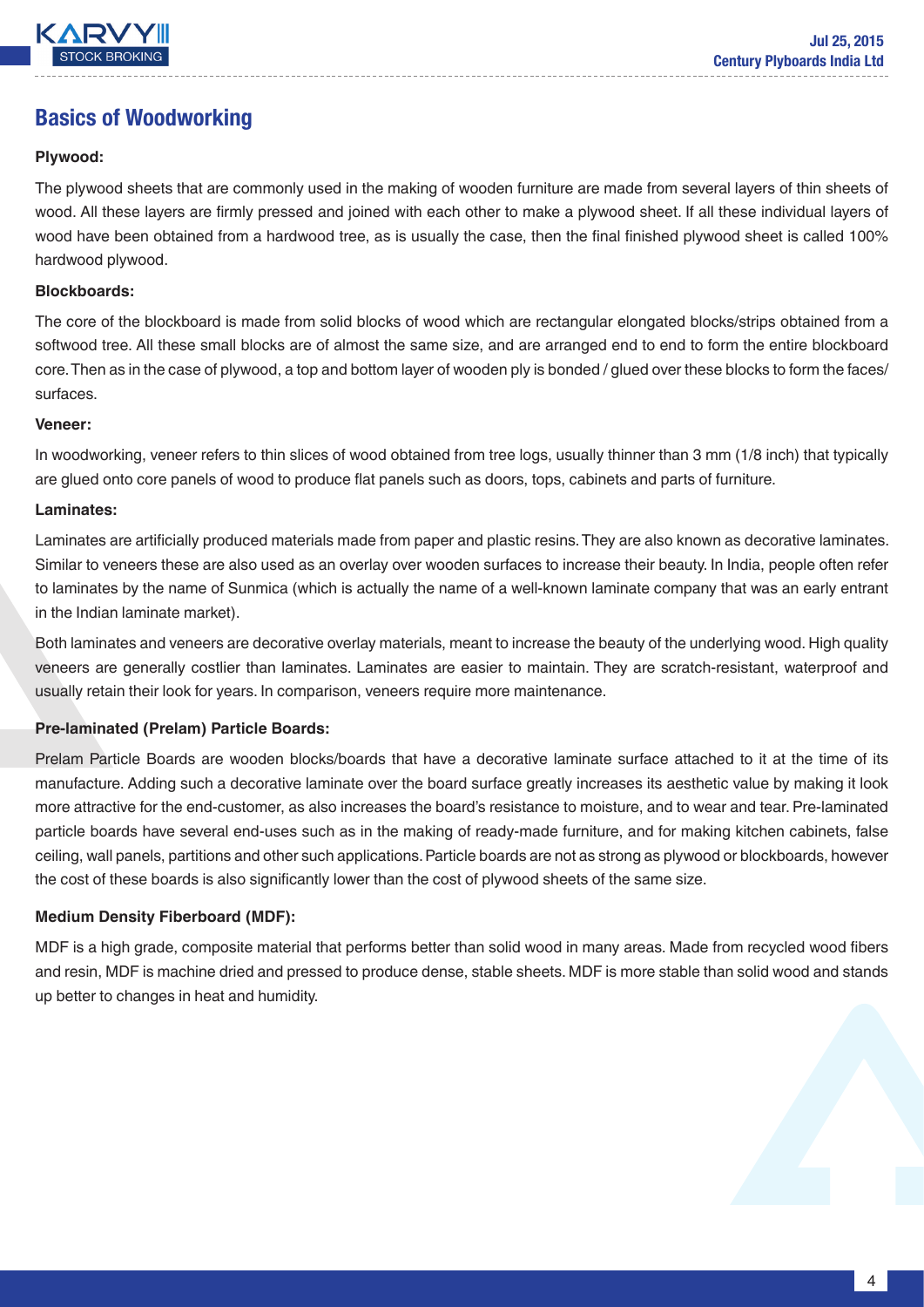# **KARY**

# The Making of Plywood

The plywood production can be broadly classified into five major parts, they are:

- **1. Selection of raw material:** It is beginning of the manufacturing process during which only selected medium density hard wood logs are chosen for processing. The logs are sourced from tropical forest zones like Burma or Malaysia and stored inside water to protect it from decaying. The straightness of the log from those areas is a major advantage for processing.
- **2. Preparation of veneer (thin wooden sheets):** The logs are cut to required length like 8 ft, 7 ft, 6 ft and then processed to thin layers starting from 0.30 mm to 3.00 mm through rotary cutting called peeling. The thin smooth wooden layers called face veneer are segregated and so also the thick ones called cores. Then the veneers are trimmed to a required width like 4 ft or 3 ft and they are dried under hot blowers under controlled conditions to a required moisture level.
- **3. Assembling of veneers:** Every layer of veneer is placed perpendicular to its adjacent layer. A special type of adhesive is applied on the layers through a roller to bind the layer together when heat and pressure are applied over the assembly.
- **4. Hot pressing of assembled lot:** Once the assembly is formed, it is pressed under pressure with the application of heat. The adhesive unites the layers and forms a solid mass called plywood. The grade of plywood depends on the type of adhesive used to unite the wooden layers. There are generally two types of adhesives used in plywood industries like phenol adhesives and Amino based adhesives. Phenolic adhesives are most commonly used in manufacturing water proof / Boiled Water Resistent (BWR) grade plywood. Pressing time and temperature depend on the thickness & grade of plywood.
- **5. Final finishing:** The plywood is then trimmed to required dimensions at the automated trimming machines and its surface is polished with sand papers to provide it a smooth surface. All water proof grade plywood is treated externally with preservative chemicals to protect it against micro organism attacks and all grade of plywood are side sealed to minimize the effect of moisture.

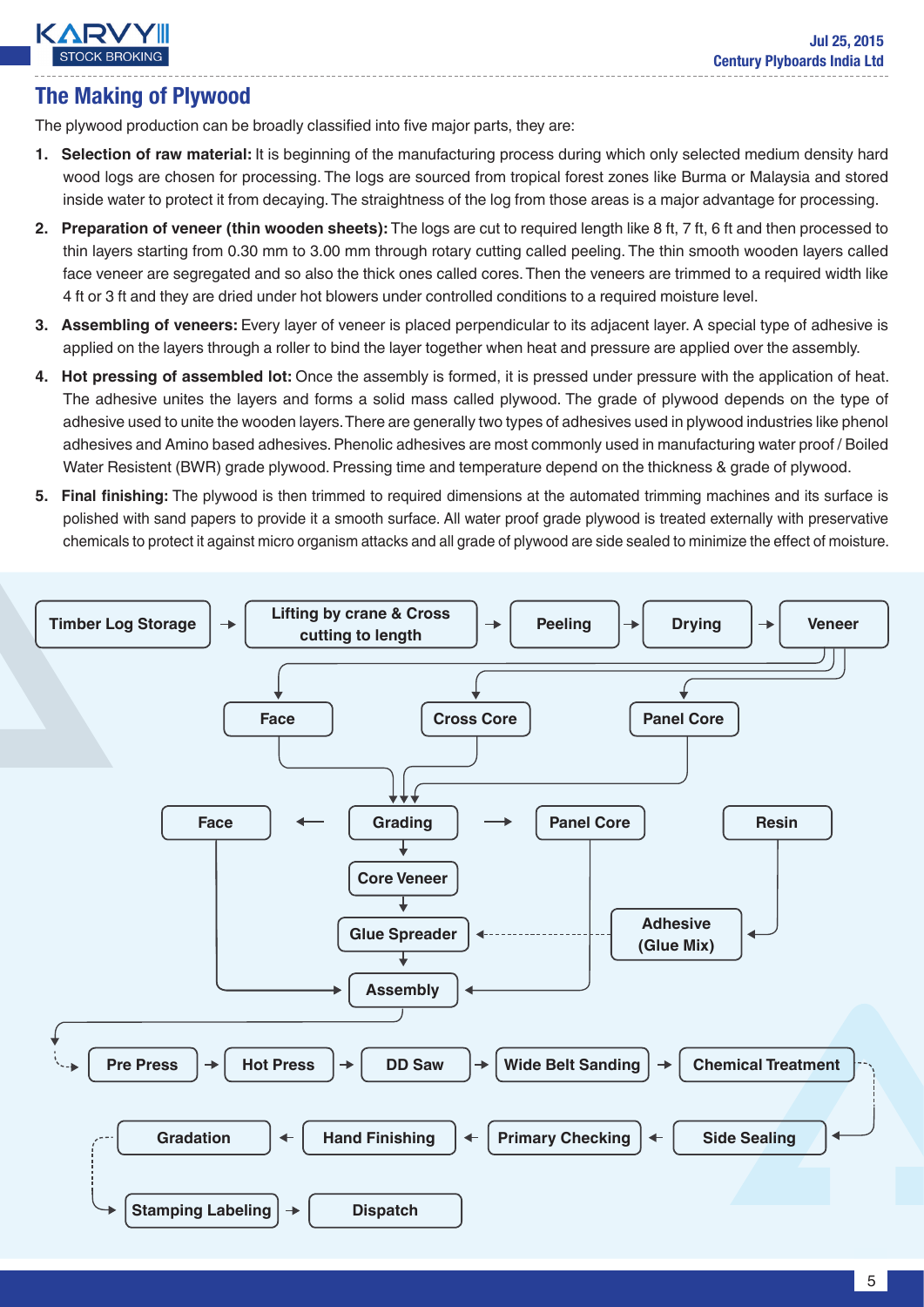

### Production with state-of-the-art technology:

#### **Kolkata Unit:**

CPIL's ISO 9002 plant with a capacity of 37,000 cubic meter (cbm) (in FY14) is located at Bishnupur near Joka, Kolkata. The 6.6 acre production complex annually rolls out high grade ply, mainly from imported timber and logs. The production facilities include a range of state-of-the-art equipment for cutting, shaving, splicing, polishing and chemical treatment as well as for research and development. This unit also has a laminates manufacturing capacity of 4.8 mn units (FY14).

#### **Chennai unit:**

The company has taken over the ownership of Chennai-based Sharon brand by Sharon Veneers Pvt Ltd and Sharon Wood Industries Pvt Ltd to widen its network in South region. The factory is located at Gummidipundi, 48 Kms from Chennai City.

#### **Karnal unit:**

The company has also acquired Century Panels Pvt. Ltd, another plywood manufacturer based in Karnal, Haryana that was established in 1997.

#### **Assam unit:**

The company has a 35,000 cbm plywood unit in Mirza near Guwahati, Assam that takes care of demand from eastern region.

#### **Kandla unit:**

The company has a 31,000 cbm plywood manufacturing facility in Kandla. This is first port-based unit of the company first in western India. It has helped CPIL to gain access to raw material from large ships that would be able to enter the Kandla port, enhancing inward logistic efficiencies. The Kandla unit has peeling and plywood manufacturing at the same location, saving transportation costs.

#### **Myanmar unit:**

Indian plywood makers used to import logs worth 30,000 cbm a month from Myanmar before the ban became effective from 31st March 2014. The company has commissioned a 6,000 cbm peeling unit in Myanmar through a wholly-owned subsidiary. It's commissioning in June 2013 proved timely as it came within months of Myanmar announcing a ban on raw timber exports. The plant enjoys attractive tax and duty benefits. The Myanmar plant undertakes peeling of raw timber and making face veneers, which are thereafter exported to India. This helps the company to source raw material from Myanmar (as face veneer) as raw timber export from that country and lower transportation cost as face veneer is less bulky than raw timber.

#### **Container Freight Station (CFS):**

The company has two CFSs - Century Sonai CFS and Century Jinjira Pole CFS at Khidderpore port, Kolkata with the capacity to handle 160,000 Twenty-foot Equivalent Units (TEUs) which is almost 2/3rd of total CFS capacity available at Kolkata port.

| <b>Location</b>      | <b>Plywood</b> | <b>Laminates</b> |
|----------------------|----------------|------------------|
|                      | (cbm)          | (sheets)         |
| Bishnapur, Kolkata   | 37000          | 480000           |
| Gumudipundi, Chennai | 39420          |                  |
| Karnal, Haryana      | 36000          |                  |
| Guwahati, Assam      | 35000          |                  |
| Kandla, Gujarat      | 31000          |                  |
| Roorkee, Uttarakhand | 25000          | -                |
| Myanmaar             | 6000           |                  |
| <b>Total</b>         | 209420         | 480000           |

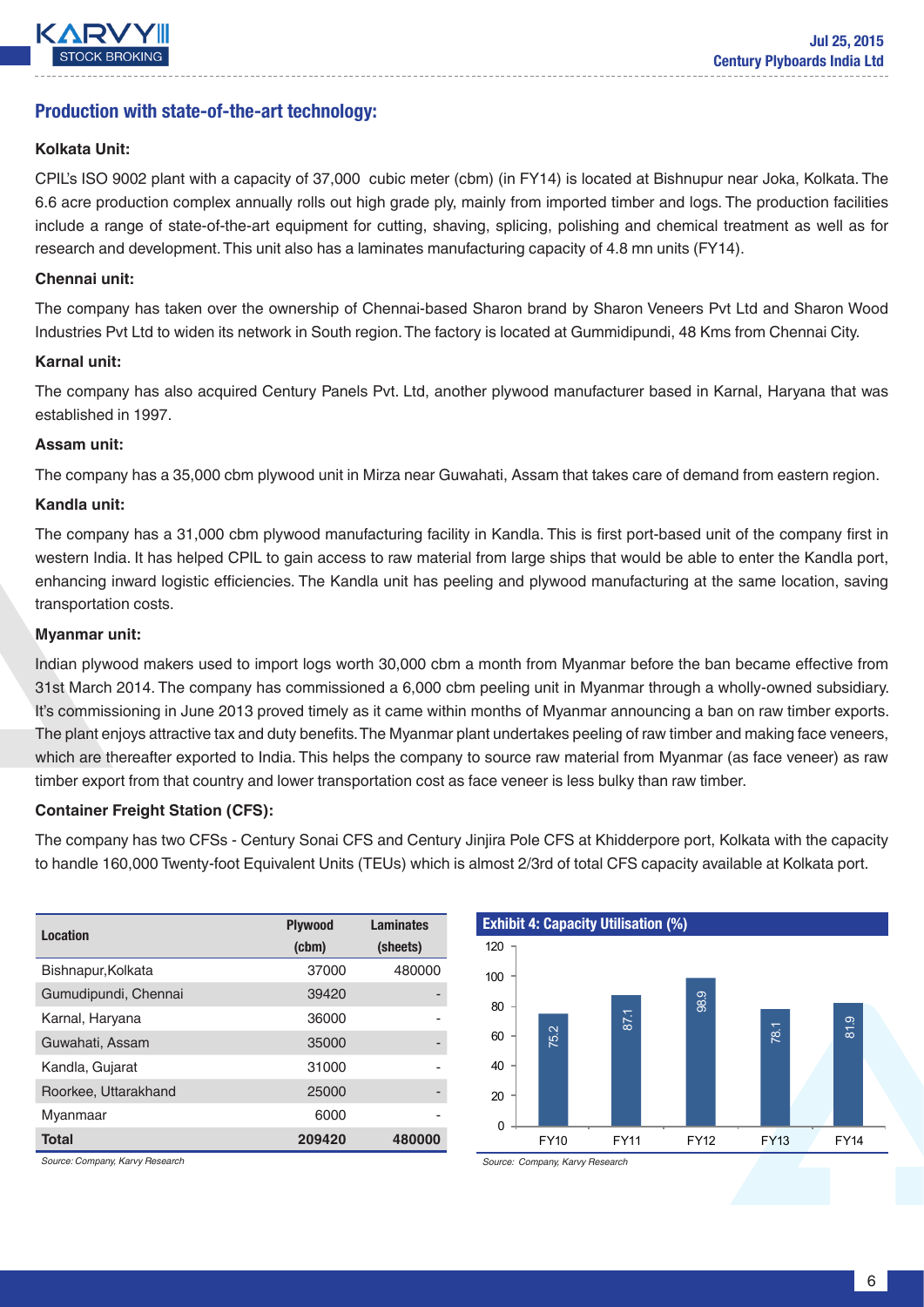

### Capacity expansion plans:

#### **Laos unit:**

CPIL has made Laos its major source of processed timber. The company has inducted a 49 per cent partner in its subsidiary Century Ply (Singapore) Pte Ltd to expand its timber processing business in the Southeast Asian country. Century Ply (Singapore) will spearhead its business interest in the region. After successful commissioning of first two units, one in Bolikhamsai and the other in Savannakhet, which are operational with each having capacity of processing 150 cbm a day, the company is in the process of setting up a third unit in country through a (90:10) joint venture of Century Ply (Singapore) with a local partner. The third unit will have similar capacity of around 150 cbm a day. All the three will have four peeling lines and four driers, supplied by Century group along with working capital. The primary processing would be handled by the local partners with licenses and operational infrastructure. Under the arrangement, Century Ply (Singapore) could import all the processed timber to India.

#### **Particle Board unit, Chennai:**

CPIL is setting up a green-field particle board unit at existing site of Chennai unit. The unit will make particle board from timber wastage, saw mill and dust etc generated at Chennai unit and procured from wood based units in the vicinity. The unit will backward integrate with company's existing pre-lamination board unit at Chennai.

#### **South-East Asia and South Africa:**

According to industry sources, plywood makers have begun to import timber logs from Papua New Guinea, Solomon Island, Malaysia, Vietnam, Cambodia, Liberia and Cameroon after Myanmar ban. The available log variety in Papua New Guinea and Solomon Island is not only similar to one in Myanmar but also a bit cheaper. These new sources in South-East Asia and Africa are compensating for the drop in supply of the key raw material from Myanmar. CPIL is also exploring South Africa for raw material sourcing, as African logs are cheaper and lighter. This would generate additional savings in logistics cost due to light weight.

#### **MDF plant, Punjab:**

CPIL's board has recently approved plans to set up Rs.3000 Mn MDF plant in Punjab, with anticipation of improvement in MDF board demand in India. The company expects commissioning of this plant in 15-18 months from now.

# Business Segments



**Plywood and allied products:** This segment includes Plywood, Block-Board, Veneer and Timber. It contributes around 73% of the total revenue.

**Laminates and allied products:** This segment includes Decorative Laminates and Particle Boards contributing around 19% to Century's total revenue. Century is third largest producer of Laminates in India. Green Lam, Merino and Royal touch are its peers. Century's Laminates capacity is 4.8 Million sheets as on May 2015. Almost 23 % of Laminate revenue is from Exports.

**Logistics - Container Freight Stations (CFS):** This business contributes around 5% to total revenue. The company has first privately owned CFS in Eastern India at Kolkata port. There are two CFS covering around 1 lac square meter area with capacity of handling around 156,000 TEUs.

**Others:** This segment includes trading of chemicals, minerals and ready-made furniture contributing around 4% to the total revenue of the company. The modular kitchen market in India (around Rs.12 Bn in 2012) is at very nascent stage and has potential to grow up to Rs.60 Bn by 2016. Based on 2 years of experience and research, the company has decided to tap this market and launch modular kitchen made of water proof plywood with all-proof guarantee and custom made designs. The manufacturing is outsourced using company's plywood and laminates. Other than modular kitchen, CPIL is also engaged in the business of selling pest control kits, agri-products, phenol and dolomite.

*Source: Company, Karvy Research*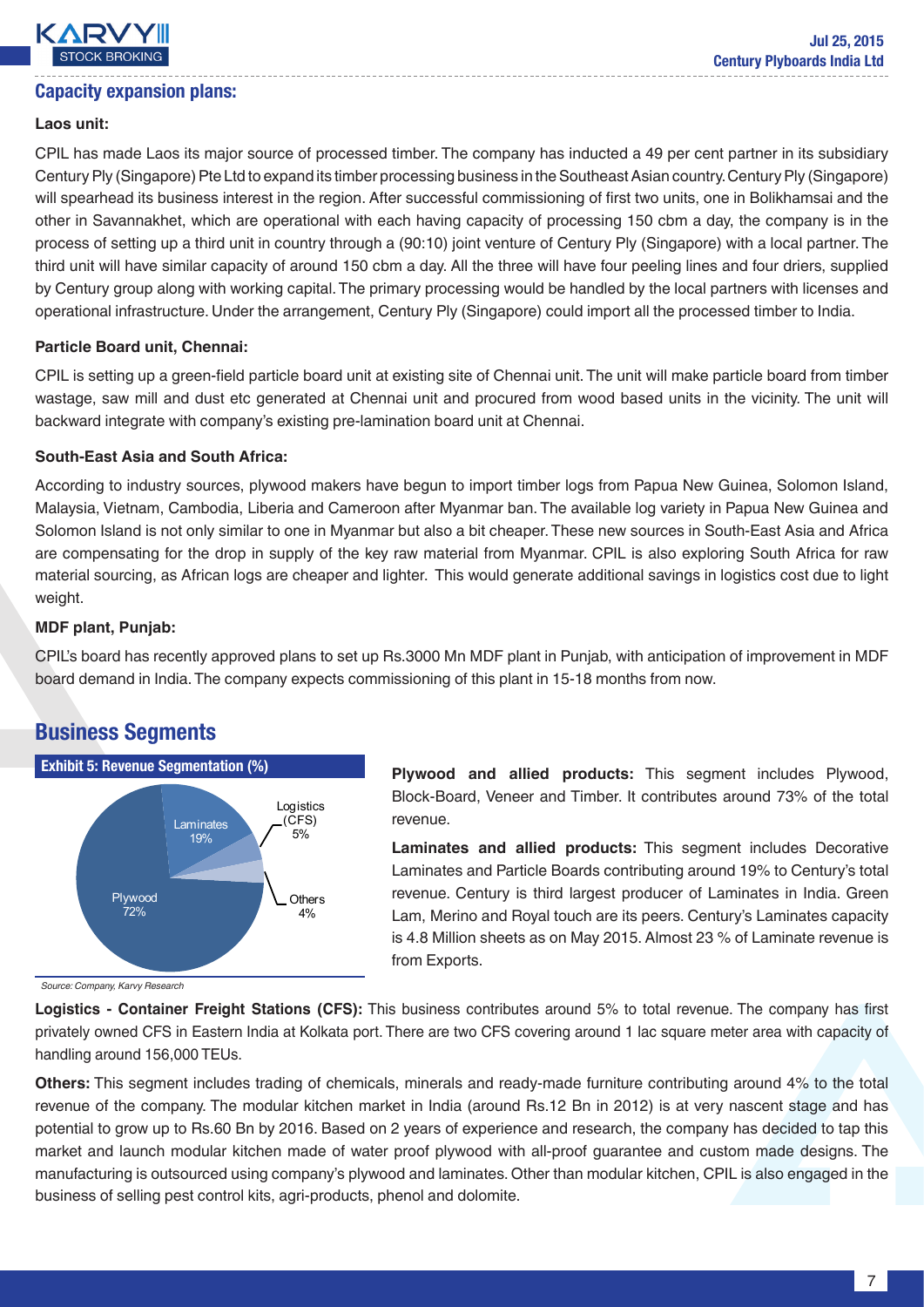# Brand Conviction

### Prominent brands in Plywood:

**CenturyPly Club Prime Plywood:** It is boiling water resistant plywood. Each veneer is treated with preservatives prior to pressing, ensuring uniform distribution of moisture and adhesives. Unique Glue Line CEN Protection formula makes the plywood borer and termite proof with seven year guarantee.

**Architect Plywood:** Premium product made from exclusive hardwood species and bonded with an un-extended phenol formaldehyde resin. It is 100% borer and termite proof and marketed with a lifetime guarantee.

**CenturyPly Marine Plywood:** This ply can withstand alternate drying, wetting and temperature variations.

### Top brands in Laminates:

**Slimline:** The brand covers the 0.8mm laminates range. These laminates are abrasion resistant.

**Opulenza:** This brand comprises drum special laminates for office shelf needs and non-toxic emissionfree laminates for domestic use. Post-forming laminate molds are perfect for corporates that need modular work-stations; fire-retardant laminates, that are manufactured using special chemicals (toxic-free, fire-resistant) ideal for kitchen or office interiors.

**Other Brands:**CPIL's other renowned brands include **Sainik Ply**, **Sharon Ply** and **Nesta Furniture**.

# e-Marketing

CPIL has partnered with Asian Paints and launched a portal '**Nestopia**' for connecting with consumers. Nestopia is one of the India's most comprehensive online communities for the construction and design industry. The community has over 15000 architects, interior designers,

decorators and contractors from metros and other cities across India. Nestopia makes it easy to browse through portfolios and connect directly with these professionals on the basis of multiple parameters such as style, budget, location, scope of work etc.

CPIL is also selling some of its products like CenturyDoors Clubprime, CenturyDoors PRO and CenturyDoors Sainik on one of the leading e-commerce website Snapdeal with discounts upto 30% on Maximum Retail Price (MRP) with free home delivery and cash-on-delivery options.











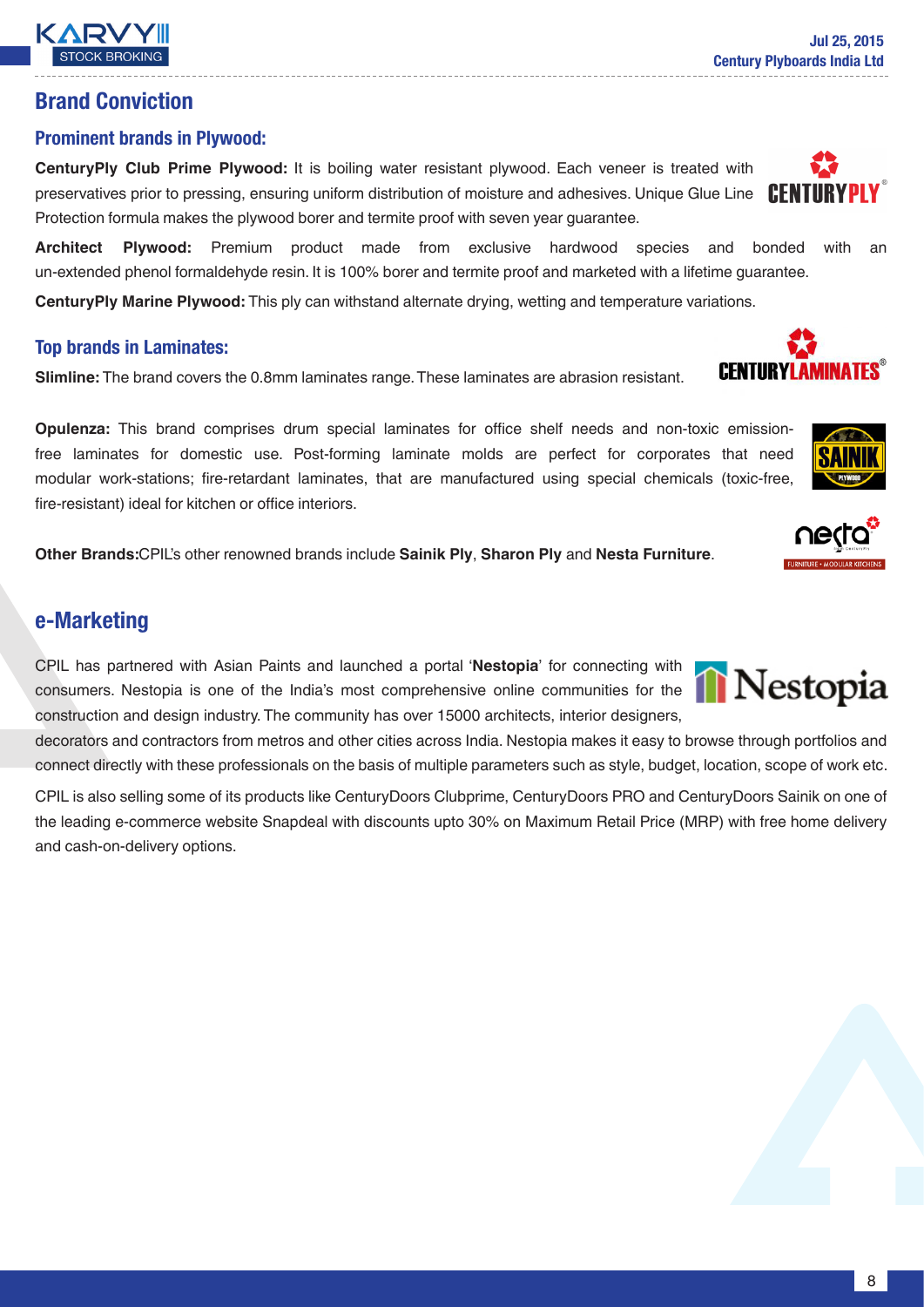

# Investment Rationale

Indian Plywood & Panel Industry is around Rs.150,000 Mn. Market share of organized sector is around 30%. Almost 50% of organized market is controlled by two national players Century and Greenply. Balance 50% market share is with players who are regional organized players like Sarda Plywood, Uniply, Archidply, Kitply etc. Overall industry is expected to grow at 10% and organized sector is expected to grow at a faster pace of 25%-30% in next two years.

| <b>Exhibit 6: Organized Players Market Share</b> |                  |                          |                  |
|--------------------------------------------------|------------------|--------------------------|------------------|
| <b>Plywood</b>                                   | Market Share (%) | Laminates                | Market Share (%) |
| Century Ply                                      | 25               | <b>Century Laminates</b> |                  |
| <b>Greenply Industries</b>                       | 25               | Greenlam                 | 30               |
| Others <sup>*</sup>                              | 50               | Others <sup>*</sup>      | 61               |

*Source: Company, Industry Estimates, Karvy Research, \*Others include Sarda Ply, Uniply, Archidply, Kitply etc.*

Laminates industry in pegged at around Rs.45,000 Mn, out of which the organized market is around Rs.25,000 Mn representing the market share of organized players at ~55%. Century laminates has a market share of ~9% of the total organized market.

### Goods and Service Tax (GST) implementation:

Global GST rates range from 16% to 20%, whereas some Indian states are demanding GST up to 27%. If rates are kept so high, then idea of the GST to boost compliance using a reasonable rate and simple payment method would not get transitioned into actual benefits for industry. The main opposition party (UPA), which pushed for the GST during its decade-long rule seeks an 18% GST rate. NDA Government may finally settle on a rate of about 22% as a political compromise, according to some industry experts. A higher rate may increase risks of encouraging tax evasion and nullifying the benefits of the GST. Further, when the Goods and Services Tax (GST) is implemented, depending upon the rate of GST, price difference between branded and unbranded products will narrow, enabling more consumers to shift to branded products. This will help players including CPIL in the organized market. Immediately however, what might be a catalyst for growth is the pickup in demand in the residential market.

Things to watch on GST front: Final decision on GST rate and implementation date. While some progress is made on these fronts since NDA government came into power, still some distance needs to be covered before the final situation gets crystallized.

#### Exhibit 7: Unsold Inventory *Source: Company, Karvy Research* 7,34,000 7,65,000 8,15,000 6,69,304 6,88,000 300000 500000 700000 900000 Q4FY14 Q1FY15 Q2FY15 Q3FY15 Q4FY15

### Liquidation of Unsold Apartments:

Home loan rates are set to drop with the cut in lending rates by banks. Real estate inventories in six prominent urban locations of India – Mumbai, Delhi-NCR, Bangalore, Pune, Chennai and Hyderabad have been very high during last two years due to overall slowdown in real estate market. After achieving a peak of around 8.15 lacs inventories in Q2FY15 inventories fell 4.4% YoY to around 6.7 lacs in Q3FY15 and fell 6.3% YoY to around 6.88 lacs in Q4FY15. Unsold inventories were hovering at around 7 lacs in FY14. New government's emphasis on infrastructure and housing would lead to progressive liquidation of these unsold apartments. This would lead to subsequent acceleration in the off-take of interior infrastructure products, catalysing CPIL's revenues.

**Raw Material Linkages:** Gurjan (Myanmar Name) or Keruing (Standard Name), the main species used for face veneers in India is no longer available in the log form from Myanmar, the main supplier until the log export ban was introduced. Indian plywood users have been led to believe that red coloured (Gurjan) wood is stronger than other timbers. CPIL has anticipated this ban much before the ban announcement and commissioned a peeling unit in Myanmar where company is creating inventories of Gurjan/Keruing veneers. At the same time, CPIL is in process of importing Gurjan veneer from its newly commisioned Laos unit to ensure raw material availability. This would ensure sustainability of raw material to cater to Indian demand of Gurjan plywood. Keruing was procured at ~US\$ 600 per cubic meter from Myanmar prior to the ban. As of now, CPIL started procuring other species of wood like Beech from Europe, which is procured at a blended cost of ~US\$ 180-190. Similarly, Papua New Guinea and Solomon Islands are procured at a landed cost of around US\$300. The yields from these species are not as good as Keruing but the timber cost (~US\$300) is very low so that it would help in improving CPIL's margins.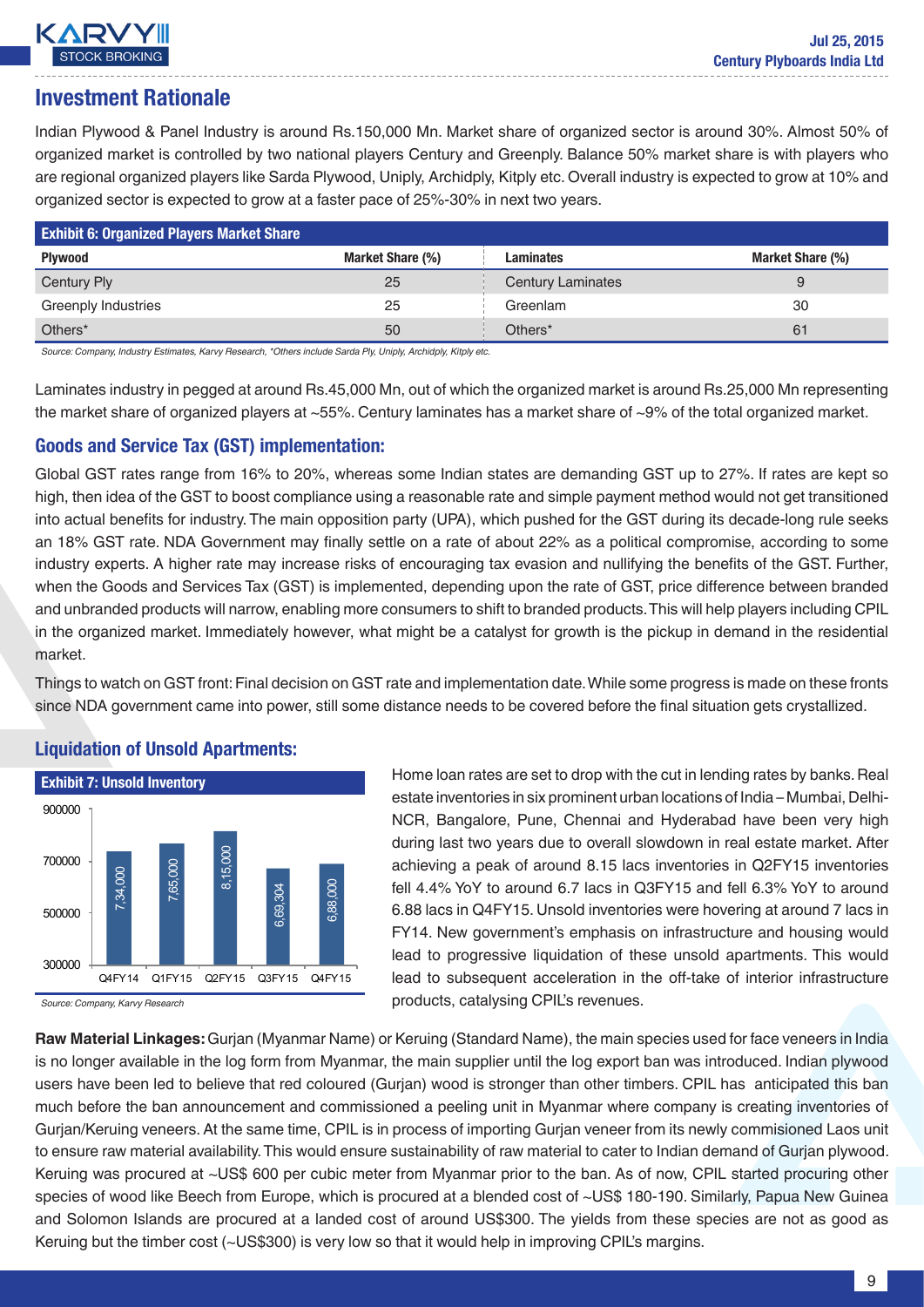

| <b>Exhibit 8: Business Assumptions</b> |             |             |              |              |                                                                       |
|----------------------------------------|-------------|-------------|--------------|--------------|-----------------------------------------------------------------------|
| Y/E Marc (Rs. Mn)                      | <b>FY14</b> | <b>FY15</b> | <b>FY16E</b> | <b>FY17E</b> | <b>Comments</b>                                                       |
| <b>Consolidated</b>                    |             |             |              |              |                                                                       |
| Revenue                                | 13362       | 15884       | 18502        | 23683        | We expect revival in real estate and construction<br>demand in FY17E. |
| Revenue Growth (%)                     | 13.7        | 18.9        | 16.5         | 28.0         |                                                                       |
| <b>EBITDA</b>                          | 1582        | 2559        | 2816         | 3908         |                                                                       |
| EBITDA Margins (%)                     | 11.8        | 16.1        | 15.2         |              | 16.5 Premium pricing to drive consistent margins.                     |
| Adj. Net Profit                        | 603         | 1490        | 1705         | 2456         |                                                                       |
| Fully Diluted EPS (Rs.)                | 2.7         | 6.7         | 7.7          | 11.0         |                                                                       |
| Fully Diluted EPS Growth (%)           | 9.2         | 147.2       | 14.5         | 44.0         |                                                                       |
| Capex                                  | 643         | (288)       | 1500         | 1700         |                                                                       |

*Source: Company, Karvy Research*

| <b>Exhibit 9: Karvy vs Consensus</b> |              |                  |                |                                            |
|--------------------------------------|--------------|------------------|----------------|--------------------------------------------|
|                                      | <b>Karvy</b> | <b>Consensus</b> | Divergence (%) | <b>Comments</b>                            |
| <b>Revenues (Rs. Mn)</b>             |              |                  |                |                                            |
| FY16E                                | 18502        | 18563            | (0.3)          | We expect low to moderate growth in FY16E, |
| FY17E                                | 23683        | 22226            | 6.6            | whereas higher growth in FY17E.            |
| <b>EBITDA (Rs. Mn)</b>               |              |                  |                |                                            |
| FY16E                                | 2816         | 3110             | (9.5)          |                                            |
| FY17E                                | 3908         | 3745             | 4.4            |                                            |
| EPS (Rs.)                            |              |                  |                |                                            |
| FY16E                                | 7.7          | 8.5              | (9.4)          |                                            |
| <b>FY17E</b>                         | 11.0         | 10.9             | 1.3            |                                            |

*Source: Bloomberg, Karvy Research*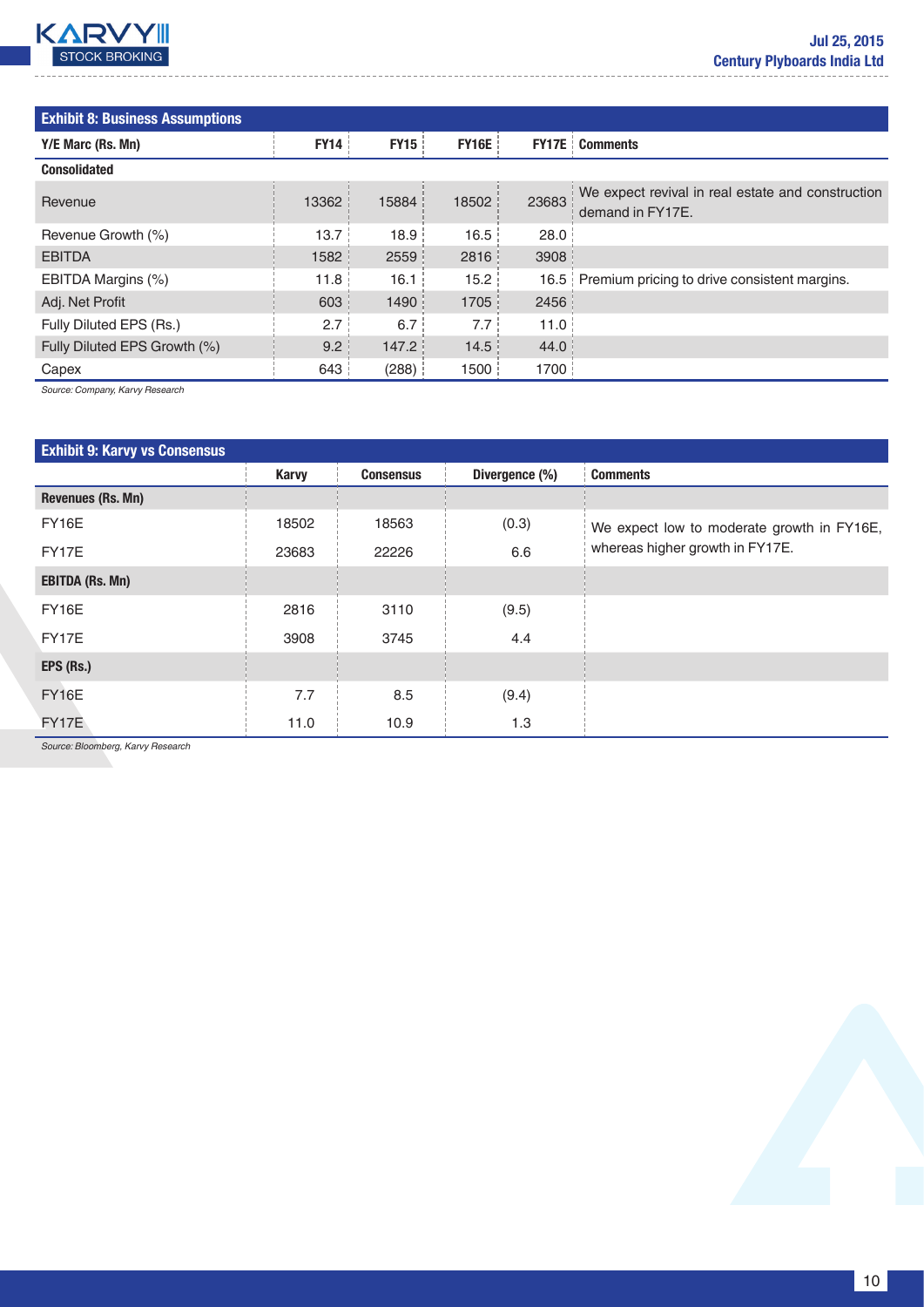

### Premium products driving sales growth

CPIL's revenue grew with a Compounded Annual Growth Rate (CAGR) of ~19% during FY07-FY12 period and CAGR of ~10% in FY13-FY15. Net Sales rose 18.9% YoY in FY15. CPIL has consistently maintained EBITDA margins of above 15% except for FY13 and FY14 due overall slowdown. We expect CPIL to achieve EBITDA margin of 15.2% and 16.5% in FY16E and FY17E respectively.



*Source: Company, Karvy Research*

Strong RoE and RoCE track record



Exhibit 11: EBITDA and EBITDA Margins 1234 1582 2559 2816 3908 10.5 11.8 16.1  $15.2$ 16.5  $\overline{0}$ 5 10 15 20  $\Omega$ 1000 2000 3000 4000 5000 FY13 FY14 FY15 FY16E FY17E  $\blacksquare$  EBITDA (Rs Mn)  $\blacksquare$   $\blacksquare$   $\blacksquare$   $\blacksquare$   $\blacksquare$   $\blacksquare$   $\blacksquare$   $\blacksquare$   $\blacksquare$   $\blacksquare$   $\blacksquare$   $\blacksquare$   $\blacksquare$   $\blacksquare$   $\blacksquare$   $\blacksquare$   $\blacksquare$   $\blacksquare$   $\blacksquare$   $\blacksquare$   $\blacksquare$   $\blacksquare$   $\blacksquare$   $\blacksquare$   $\blacksquare$   $\blacksquare$   $\blacksquare$   $\blacksquare$   $\bl$ 

CPIL achieved robust RoE and RoCE of 43% and 25% respectively in FY15. The company has maintained strong RoE and RoCE of around 20%, except for FY12 (RoE: 18.1% and RoCE: 14.5%) due to slowdown in overall economy and FY13 (RoE: 11.2% and RoCE: 7.3%) due to ban of timber logs In Myanmar.

The company, with the help of its consistent internally accrued earnings, managed to keep its Net/Debt equity ratio at levels ranging from 0.9x to 1.8x in previous years, in spite raising debt for capital expenditure and working capital requirements.

*Source: Company, Karvy Research*



*Source: Company, Karvy Research*

## Exhibit 14: Interest Coverage Ratio (x)



*Source: Company, Karvy Research*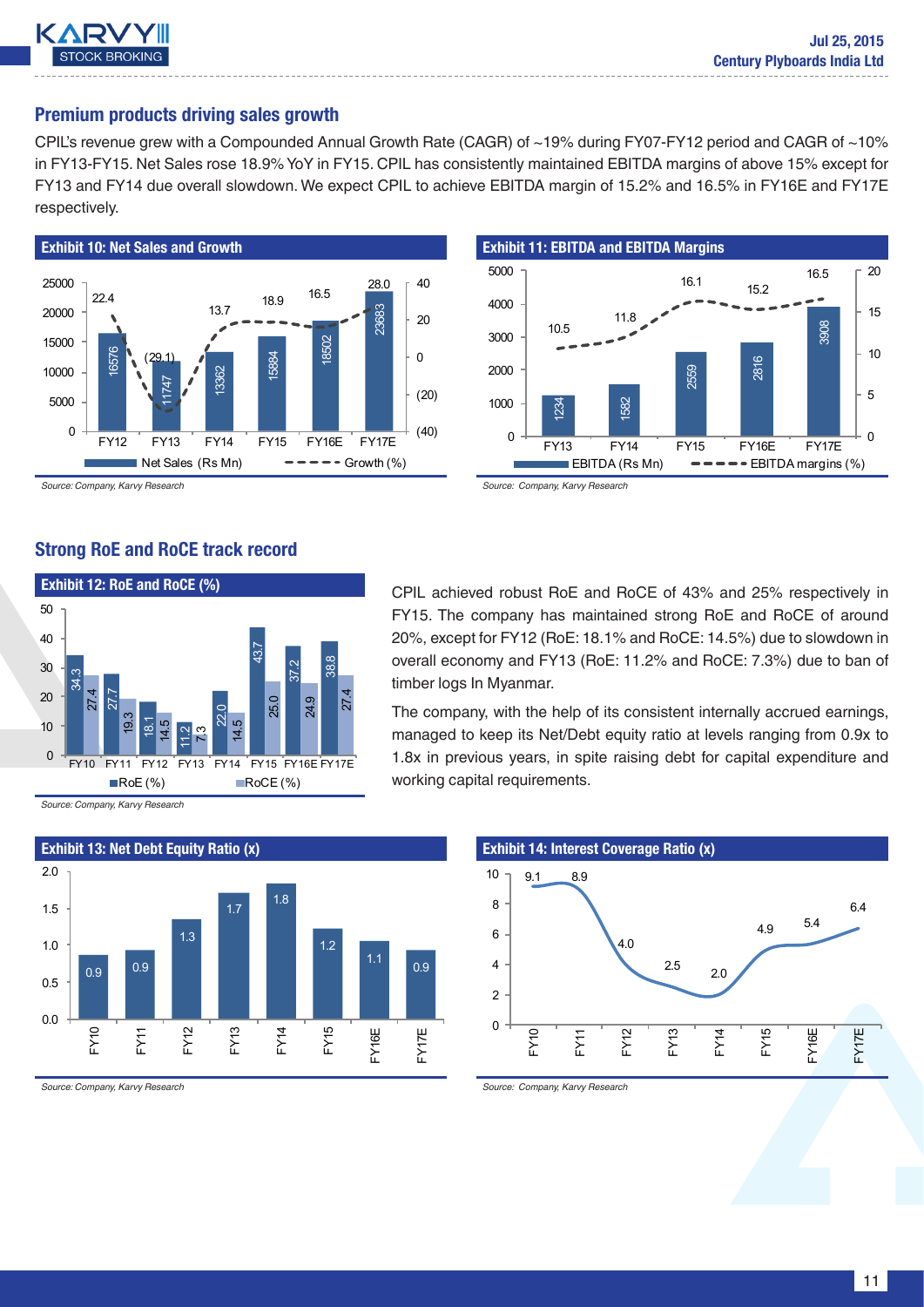

### Raw Materials Consumed

As discussed in the making of plywood above, manufacturing of plywood includes veneers that are bonded together with an adhesive. Timber logs and Veneers together form majority (~66%) of the total raw material cost of CPIL.



### Chemistry of Plywood:

**Phenol formaldehyde resins** represent an important type of adhesive employed in the production of wood-based panels of superior water resistance.

**Urea formaldehyde resins** are preferred for bonding plywood and other wood based panels mainly due to the easy availability of raw materials required for resins at lower costs, colorless glue line and fast setting at elevated temperatures.

**Melamine-formaldehyde resin**, obtained by chemical combination of melamine (a crystalline solid derived from urea) and formaldehyde (a highly reactive gas obtained from methane). A complex, interlinked polymer that cures to clear, hard, chemically resistant resin melamine formaldehyde is employed in plywood.

Chemicals form around 17% of the total raw material cost and around 8% of net sales in FY15.

For laminates the raw material is **Paper**. CPIL procures paper from Indian companies for the base layer and imports design paper from European countries for the top layer.

Paper cost forms around 14% of the total raw material cost and around 6% of net sales in FY15.

| <b>Exhibit 17: Company Snapshot (Ratings)</b> |     |   |   |              |      |  |  |  |  |
|-----------------------------------------------|-----|---|---|--------------|------|--|--|--|--|
|                                               | Low |   |   |              | High |  |  |  |  |
|                                               |     | 2 | 3 | 4            | 5    |  |  |  |  |
| Quality of Earnings                           |     |   |   |              |      |  |  |  |  |
| <b>Domestic Sales</b>                         |     |   |   | ✓            |      |  |  |  |  |
| Exports                                       |     |   |   |              |      |  |  |  |  |
| Net Debt/Equity                               |     |   |   |              |      |  |  |  |  |
| Working Capital requirement                   |     |   |   |              |      |  |  |  |  |
| Quality of Management                         |     |   |   | $\checkmark$ |      |  |  |  |  |
| Depth of Management                           |     |   |   |              |      |  |  |  |  |
| Promoter                                      |     |   |   | ✓            |      |  |  |  |  |
| Corporate Governance                          |     |   |   |              |      |  |  |  |  |
| Source: Company, Karvy Research               |     |   |   |              |      |  |  |  |  |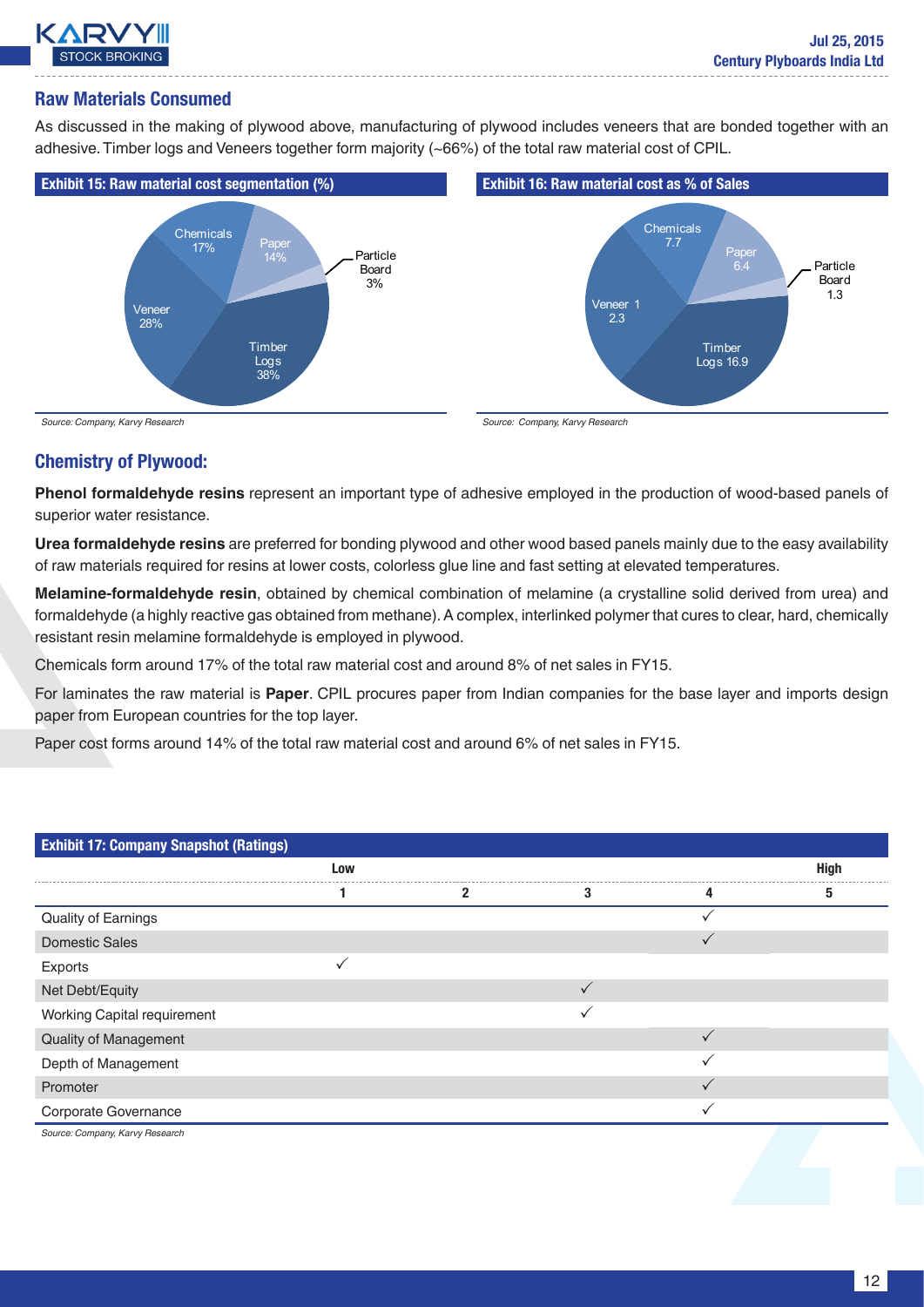

# Valuation & Outlook

At current price of Rs195, the stock is trading at PE of 25.4x and 17.6x of its FY16E and FY17E earnings respectively. It has P/BV of 8.2x and 5.9x for FY16E and FY17E respectively. We recommend a **"BUY"** rating on CPIL with a target price of Rs.226 with an upside potential of 16.2%.





*Source: Company, Karvy Research*

# Peer Comparison

|                            | <b>Exhibit 20 (a): Comparative Valuation Summary</b> |          |             |                |      |                              |             |      |                              |           |           |      |                         |      |
|----------------------------|------------------------------------------------------|----------|-------------|----------------|------|------------------------------|-------------|------|------------------------------|-----------|-----------|------|-------------------------|------|
|                            | <b>CMP</b>                                           | Mcap     |             | EV/EBITDA (x)  |      |                              | P/E(x)      |      |                              | EPS (Rs.) |           |      |                         |      |
|                            | (Rs.)                                                | (Rs. Mn) | <b>FY14</b> |                |      | <b>FY15 FY16E FY17E FY14</b> |             |      | <b>FY15 FY16E FY17E FY14</b> |           |           |      | <b>FY15 FY16E FY17E</b> |      |
| Century Plyboards          | 195                                                  | 43268    | 30.8        | 18.8           | 17.4 |                              | $12.8$ 71.9 | 29.1 | 25.4                         | 17.6      | 2.7       | 6.7  |                         | 11.0 |
| <b>Greenply Industries</b> | 938                                                  | 22640    | 5.5         | $12.2^{\circ}$ | 10.1 | 8.4                          | 7.8         | 21.7 | 17.2                         |           | 13.9 47.4 | 43.2 | 54.6                    | 67.6 |

*Source: Bloomberg, Karvy Research*

|                            | <b>Exhibit 20 (b): Comparative Operational Metrics Summary</b> |        |                |  |                |                           |                                                  |       |     |       |                   |             |       |              |
|----------------------------|----------------------------------------------------------------|--------|----------------|--|----------------|---------------------------|--------------------------------------------------|-------|-----|-------|-------------------|-------------|-------|--------------|
|                            | <b>CAGR % (FY15-17E)</b>                                       |        | <b>RoE</b> (%) |  | Price Perf (%) |                           | Net Sales (Rs. Mn)                               |       |     |       |                   |             |       |              |
|                            | <b>Sales</b>                                                   | EBITDA |                |  |                |                           | <b>EPS FY14 FY15 FY16E FY17E</b>                 | 3m    | 6m  | 12m   | <b>FY14</b>       | <b>FY15</b> | FY16E | <b>FY17E</b> |
| Century Plyboards          | 22.1                                                           |        |                |  |                |                           | $23.6$ $28.4$ $22.0$ $43.7$ $37.2$ $38.8$ (10.8) |       | 9.2 | 106.3 | 13362             | 15884       | 18502 | 23683        |
| <b>Greenply Industries</b> | (1.3)                                                          |        |                |  |                | $2.1$ 12.6 21.6 23.2 24.1 | 24.4                                             | (6.1) | 2.5 |       | $11.3 \div 21580$ | 15534       | 17961 | 20768        |

*Source: Bloomberg, Karvy Research*

# Key Risks

Slowdown in real estate and construction sector may hamper CPIL's revenue growth. GST rates and its implementation date would decide the actual benefits for plywood industry. As applicable to any plywood manufacturer, CPIL is also vulnerable to raw material availability and price rise.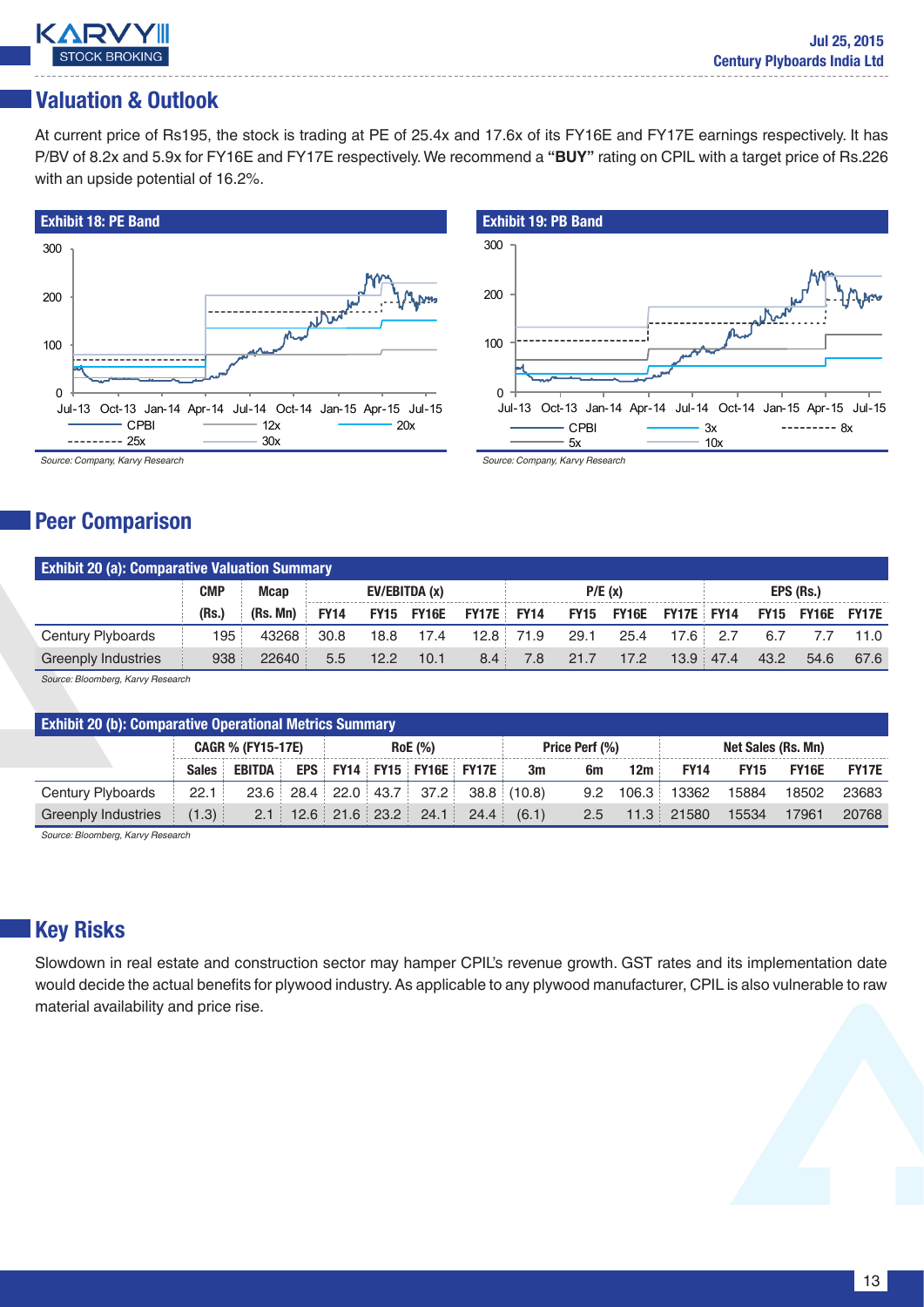

# **Financials**

| <b>Exhibit 21: Income Statement</b> |             |             |             |              |              |
|-------------------------------------|-------------|-------------|-------------|--------------|--------------|
| YE Mar (Rs. Mn)                     | <b>FY13</b> | <b>FY14</b> | <b>FY15</b> | <b>FY16E</b> | <b>FY17E</b> |
| Revenues                            | 11747       | 13362       | 15884       | 18502        | 23683        |
| Growth $(\%)$                       | (29.1)      | 13.7        | 18.9        | 16.5         | 28.0         |
| <b>Operating Expenses</b>           | 10583       | 11894       | 13326       | 15686        | 19775        |
| <b>EBITDA</b>                       | 1234        | 1582        | 2559        | 2816         | 3908         |
| Growth $(\%)$                       | (56.8)      | 28.3        | 61.7        | 10.0         | 38.8         |
| Depreciation & Amortization         | 280         | 387         | 485         | 473          | 599          |
| Other Income                        | 72          | 37          | 177         | 195          | 215          |
| <b>EBIT</b>                         | 1026        | 1232        | 2251        | 2538         | 3523         |
| <b>Interest Expenses</b>            | 404         | 603         | 456         | 472          | 552          |
| <b>PBT</b>                          | 622         | 629         | 1796        | 2066         | 2971         |
| Tax                                 | 46          | (5)         | 296         | 341          | 490          |
| <b>Adjusted PAT</b>                 | 552         | 603         | 1490        | 1705         | 2456         |
| Growth (%)                          | (7.7)       | 9.2         | 147.2       | 14.5         | 44.0         |

*Source: Company, Karvy Research*

| <b>Exhibit 22: Balance Sheet</b>            |             |             |                |                |                |
|---------------------------------------------|-------------|-------------|----------------|----------------|----------------|
| YE Mar (Rs. Mn)                             | <b>FY13</b> | <b>FY14</b> | <b>FY15</b>    | <b>FY16E</b>   | <b>FY17E</b>   |
| Cash & Bank balances                        | 1020        | 387         | 374            | 325            | 330            |
| <b>Sundry Debtors</b>                       | 1793        | 2089        | 2683           | 3041           | 3893           |
| Inventory                                   | 2293        | 3029        | 3322           | 3802           | 4866           |
| Loans & Advances                            | 833         | 1073        | 1323           | 1295           | 1658           |
| Investments                                 | 77          | 31          | $\overline{4}$ | $\overline{4}$ | $\overline{4}$ |
| Gross Block                                 | 4123        | 4895        | 4607           | 5907           | 7407           |
| <b>Net Block</b>                            | 3195        | 3404        | 2782           | 3809           | 4910           |
| <b>CWIP</b>                                 | 433         | 240         | 390            | 590            | 790            |
| <b>Miscellaneous</b>                        | 149         | 226         | 187            | 187            | 187            |
| <b>Total Assets</b>                         | 9358        | 10239       | 10675          | 12462          | 15848          |
| <b>Current Liabilities &amp; Provisions</b> | 1255        | 1370        | 1552           | 1190           | 1430           |
| Debt                                        | 5419        | 5801        | 5138           | 5898           | 6898           |
| <b>Other Liabilities</b>                    | 40          | 23          | 36             | 36             | 36             |
| <b>Total Liabilities</b>                    | 6714        | 7194        | 6726           | 7124           | 8364           |
| <b>Shareholders Equity</b>                  | 223         | 223         | 223            | 223            | 223            |
| Reserves & Surplus                          | 2336        | 2708        | 3671           | 5041           | 7161           |
| <b>Total Networth</b>                       | 2558        | 2931        | 3894           | 5263           | 7383           |
| Minority Interest                           | 86          | 114         | 55             | 75             | 100            |
| <b>Total Networth &amp; Liabilities</b>     | 9358        | 10239       | 10675          | 12462          | 15848          |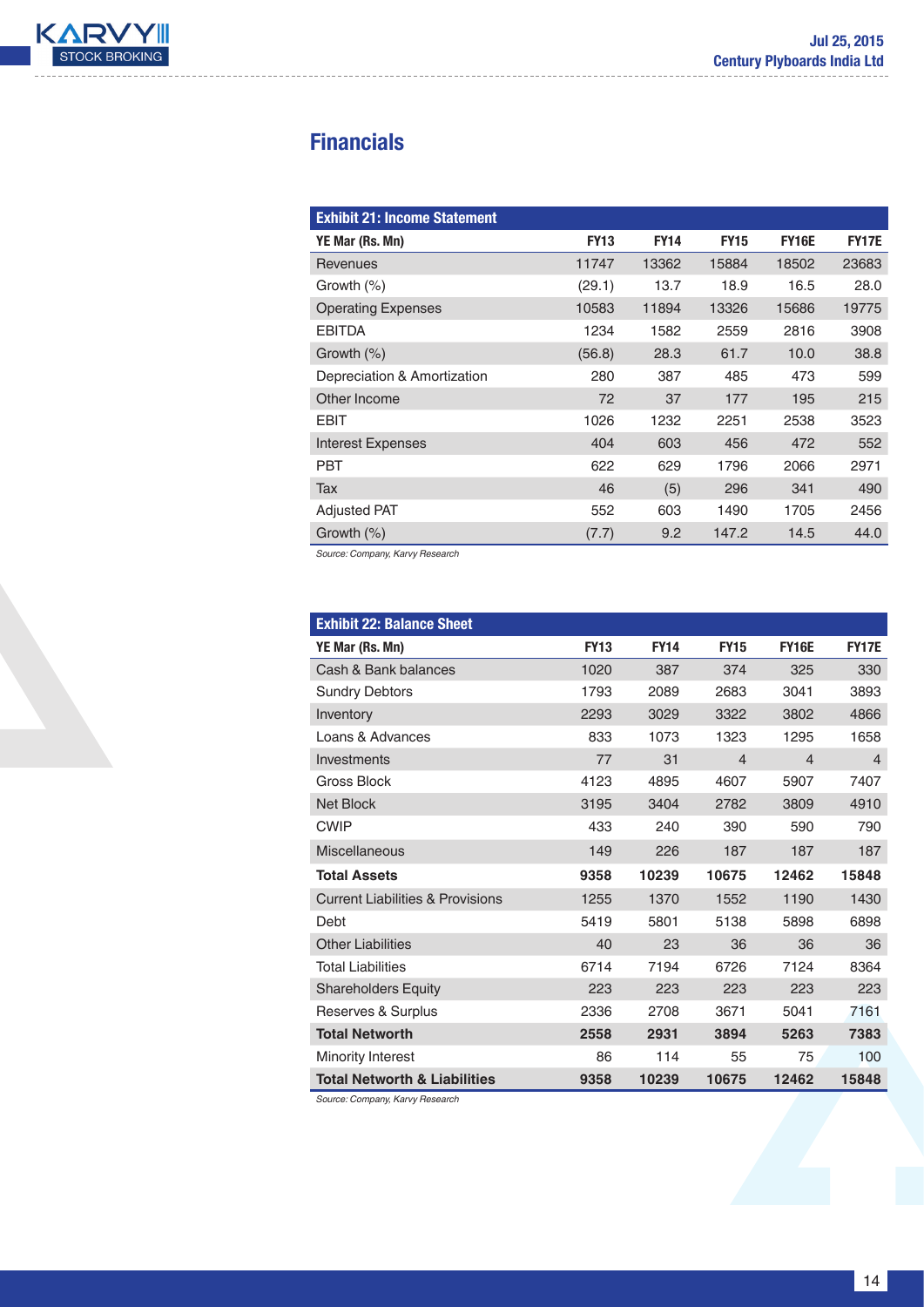

| <b>Exhibit 23: Cash Flow Statement</b> |             |             |              |              |              |
|----------------------------------------|-------------|-------------|--------------|--------------|--------------|
| YE Mar (Rs. Mn)                        | <b>FY13</b> | <b>FY14</b> | <b>FY15*</b> | <b>FY16E</b> | <b>FY17E</b> |
| <b>PBT</b>                             | 622         | 629         | 1796         | 2066         | 2971         |
| Depreciation                           | 280         | 387         | 485          | 473          | 599          |
| Interest                               | 404         | 603         | 456          | 472          | 552          |
| <b>Tax Paid</b>                        | (105)       | (117)       | (296)        | (341)        | (490)        |
| Inc/dec in Net WC                      | (600)       | (1168)      | (847)        | (1172)       | (2039)       |
| Cash flow from operating activities    | 604         | 338         | 1169         | 1498         | 1593         |
| Inc/dec in capital expenditure         | (1570)      | (643)       | 288          | (1500)       | (1700)       |
| Inc/dec in investments                 | (21)        | 26          | 27           | $\Omega$     | 0            |
| Cash flow from investing activities    | (1582)      | (596)       | 315          | (1500)       | (1700)       |
| Inc/dec in borrowings                  | 1968        | 262         | (663)        | 760          | 1000         |
| Dividend paid (Incl tax)               | (1)         | (60)        | (325)        | (336)        | (336)        |
| Interest paid                          | (419)       | (594)       | (456)        | (472)        | (552)        |
| Cash flow from financing activities    | 1544        | (391)       | (1444)       | (48)         | 112          |
| Net change in cash                     | 566         | (649)       | 40           | (49)         | 6            |

*Source: Company, Karvy Research, \* Derived from PL& BS*

| <b>Exhibit 24: Key Ratios</b> |             |             |             |              |              |
|-------------------------------|-------------|-------------|-------------|--------------|--------------|
| <b>YE Mar</b>                 | <b>FY13</b> | <b>FY14</b> | <b>FY15</b> | <b>FY16E</b> | <b>FY17E</b> |
| EBITDA Margin (%)             | 10.5        | 11.8        | 16.1        | 15.2         | 16.5         |
| EBIT Margin (%)               | 8.7         | 9.2         | 14.2        | 13.7         | 14.9         |
| Net Profit Margin (%)         | 4.7         | 4.5         | 9.4         | 9.2          | 10.4         |
| Dividend Payout ratio         | 11.8        | 43.1        | 40.5        | 36.0         | 25.0         |
| Net Debt/Equity               | 1.7         | 1.8         | 1.2         | 1.1          | 0.9          |
| RoE (%)                       | 11.2        | 22.0        | 43.7        | 37.2         | 38.8         |
| $RoCE$ (%)                    | 7.3         | 14.5        | 25.0        | 24.9         | 27.4         |

*Source: Company, Karvy Research*

| <b>Exhibit 25: Valuation Parameters</b> |             |             |             |              |              |
|-----------------------------------------|-------------|-------------|-------------|--------------|--------------|
| <b>YE Mar</b>                           | <b>FY13</b> | <b>FY14</b> | <b>FY15</b> | <b>FY16E</b> | <b>FY17E</b> |
| EPS (Rs.)                               | 2.5         | 2.7         | 6.7         | 7.7          | 11.0         |
| DPS (Rs.)                               | 0.2         | 1.0         | 1.3         | 1.3          | 1.3          |
| BV(Rs.)                                 | 11.5        | 13.2        | 17.5        | 23.7         | 33.2         |
| PE(x)                                   | 78.5        | 71.9        | 29.1        | 25.4         | 17.6         |
| P/BV(x)                                 | 16.9        | 14.8        | 11.1        | 8.2          | 5.9          |
| EV/EBITDA (x)                           | 38.7        | 30.8        | 18.8        | 17.4         | 12.8         |
| EV/Sales (x)                            | 4.1         | 3.6         | 3.0         | 2.6          | 2.1          |

*Source: Company, Karvy Research; \*Represents multiples for FY13, FY14 & FY15 are based on historic market price*